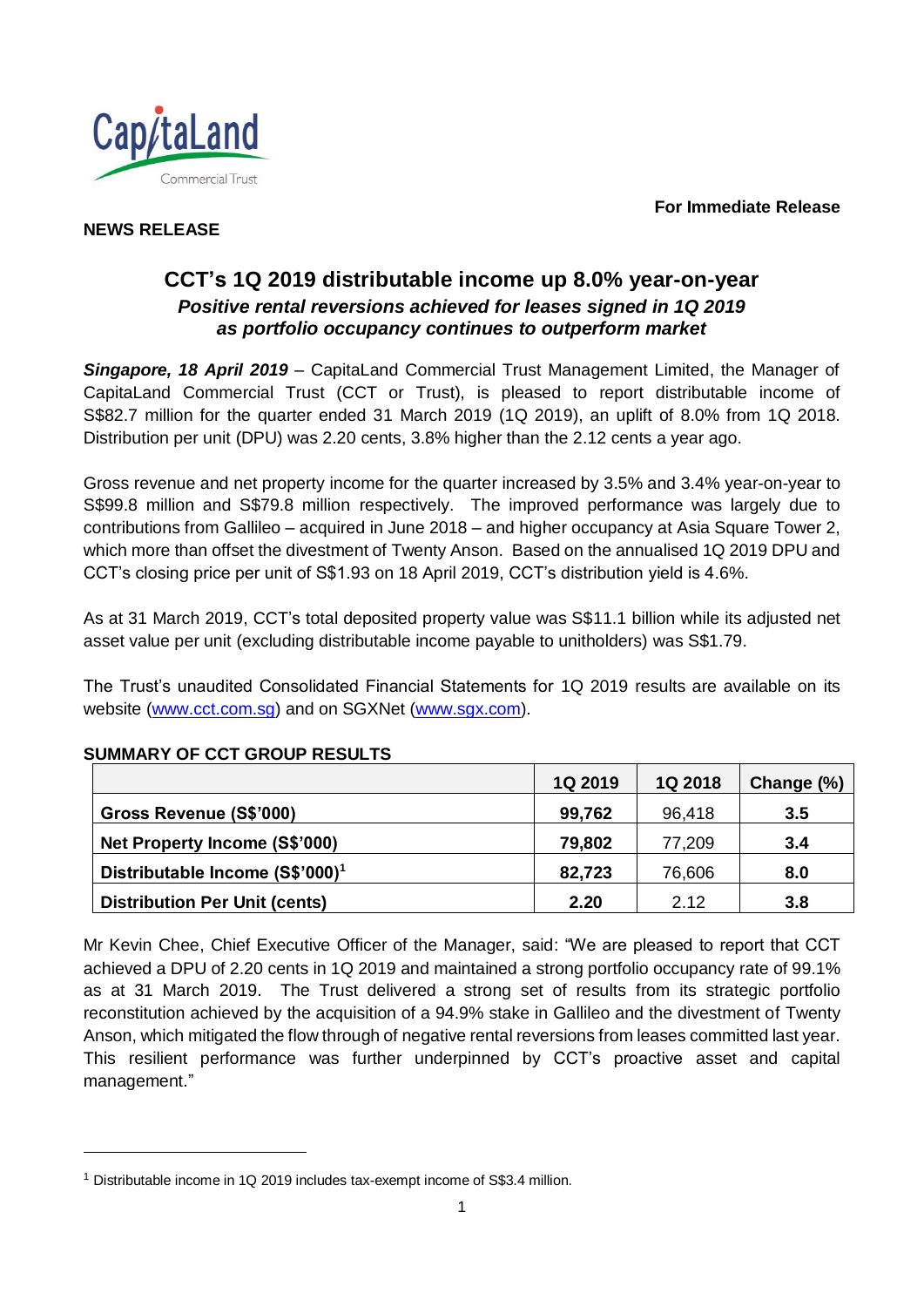Mr Chee added: "With monthly Grade A office rent trending upwards and limited new supply coming onstream from now until 2021, it is an opportune time to ride the positive office market cycle. CCT will focus on maintaining a high portfolio occupancy, signing office rents above market levels and securing positive rental reversions. We will also be ramping up marketing activities for CapitaSpring, with plans to open an interactive marketing showsuite in 2Q 2019."

1Q 2019 also saw the launch of flexible spaces and new community activities at Capital Tower. These include the 230-seater Big Picture theatre, an auditorium by day and a cinema by night; Flex, a multipurpose wellness studio for fitness and dance classes on the ninth floor; and MARK, a members-only business club by The Work Project.

#### Active portfolio leasing

In 1Q 2019, CCT signed over 225,000 square feet of new leases and renewals, of which 18% were new leases. Rental reversions for most of the office leases signed were positive. New demand for office space was driven by tenants from diverse trade sectors. These included companies in Retail Products and Services; Financial Services; and Business Consultancy, IT Media & Telecommunications. To date, more than half of 2019 expiring leases (based on monthly gross rental income) have already been committed. However, the negative rent reversions for leases signed in prior quarters are expected to flow through as seen in the year-on-year gross revenue for CapitaGreen and Six Battery Road in 1Q 2019. This may impact overall portfolio revenue growth in 2019.

CCT returned leasehold interest of Bugis Village to the State on 1 April 2019 and received the agreed compensation sum of S\$40.7 million. Concurrently, CCT signed a one-year master lease with the State for Bugis Village from 1 April 2019 to 31 March 2020, with a projected net income of S\$1.0 million. As at 1 April 2019, about 84% of tenants at Bugis Village have committed to extend their leases.

## Proactive capital management

As part of CCT's proactive capital management efforts, most of the borrowings due in 2019 have been refinanced ahead of their maturity and the Trust only has a fixed rate Japanese Yen (equivalent S\$148.3 million) medium term notes due end of this year. Average cost of debt was 2.5% per annum as at 31 March 2019. Aggregate leverage inched up slightly from 34.9% in 4Q 2018 to 35.2% in 1Q 2019, largely due to a S\$9 million debt drawdown for CapitaSpring (45.0% interest). To provide certainty of interest expense, 92% of CCT's total borrowings are on fixed rates.

## **Outlook**

The monthly Grade A office market rent in Singapore increased by 3.2% year-on-year to S\$11.15 per square foot in 1Q 2019, according to data from CBRE Research. Occupancy in Singapore's Core CBD office buildings as at end March was 95.4%, up from 94.8% in the previous quarter. Barring unforeseen events affecting macro environment, the Singapore office market is expected to see continued rental growth in 2019.

Prime office market rent in Frankfurt has remained resilient through property cycles. Vacancy rates have declined to record lows in the Banking District, where Gallileo is located, due to active office leasing. Leasing commitments at new developments have also increased.